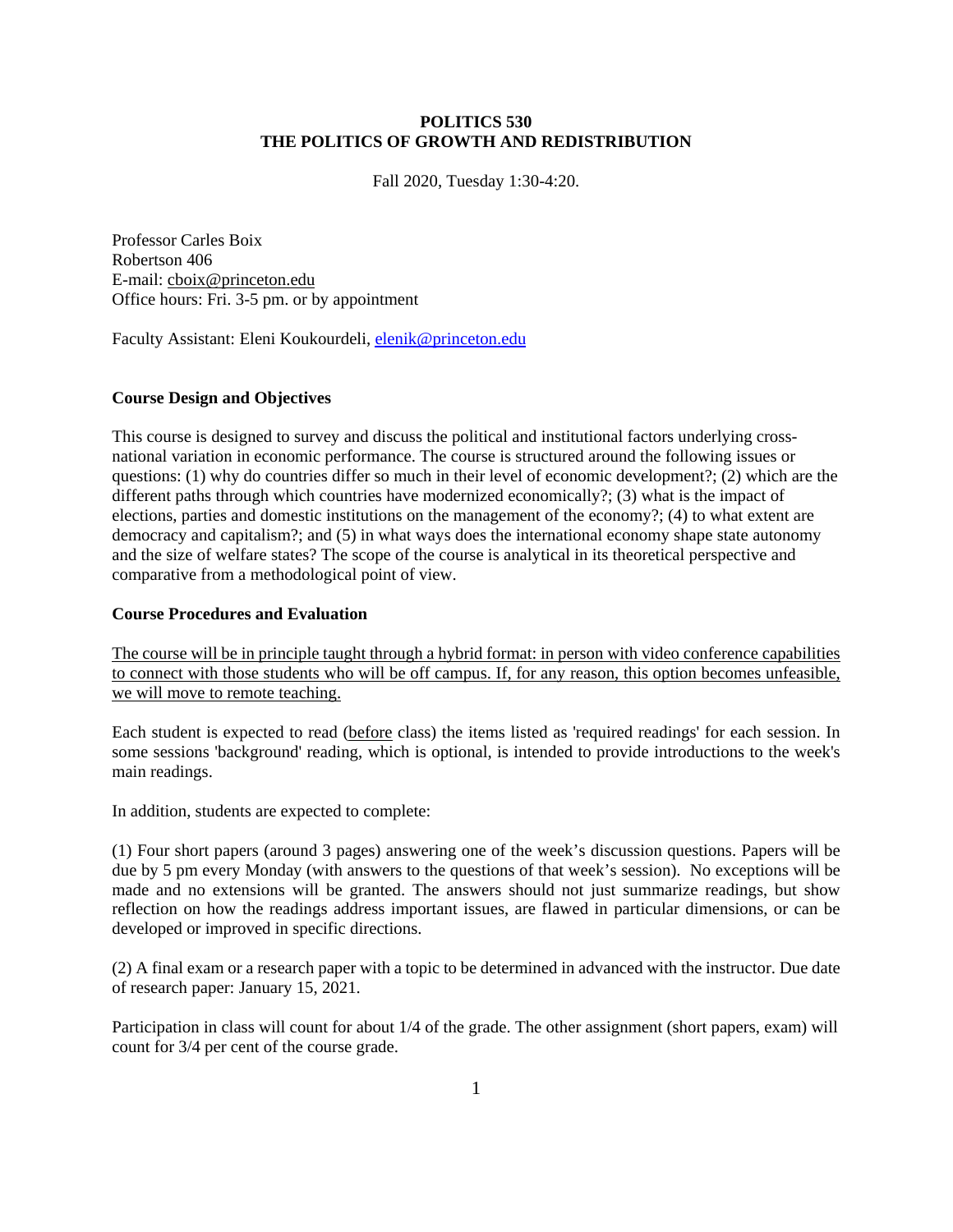Books marked with (B) may be bought at Labyrinth.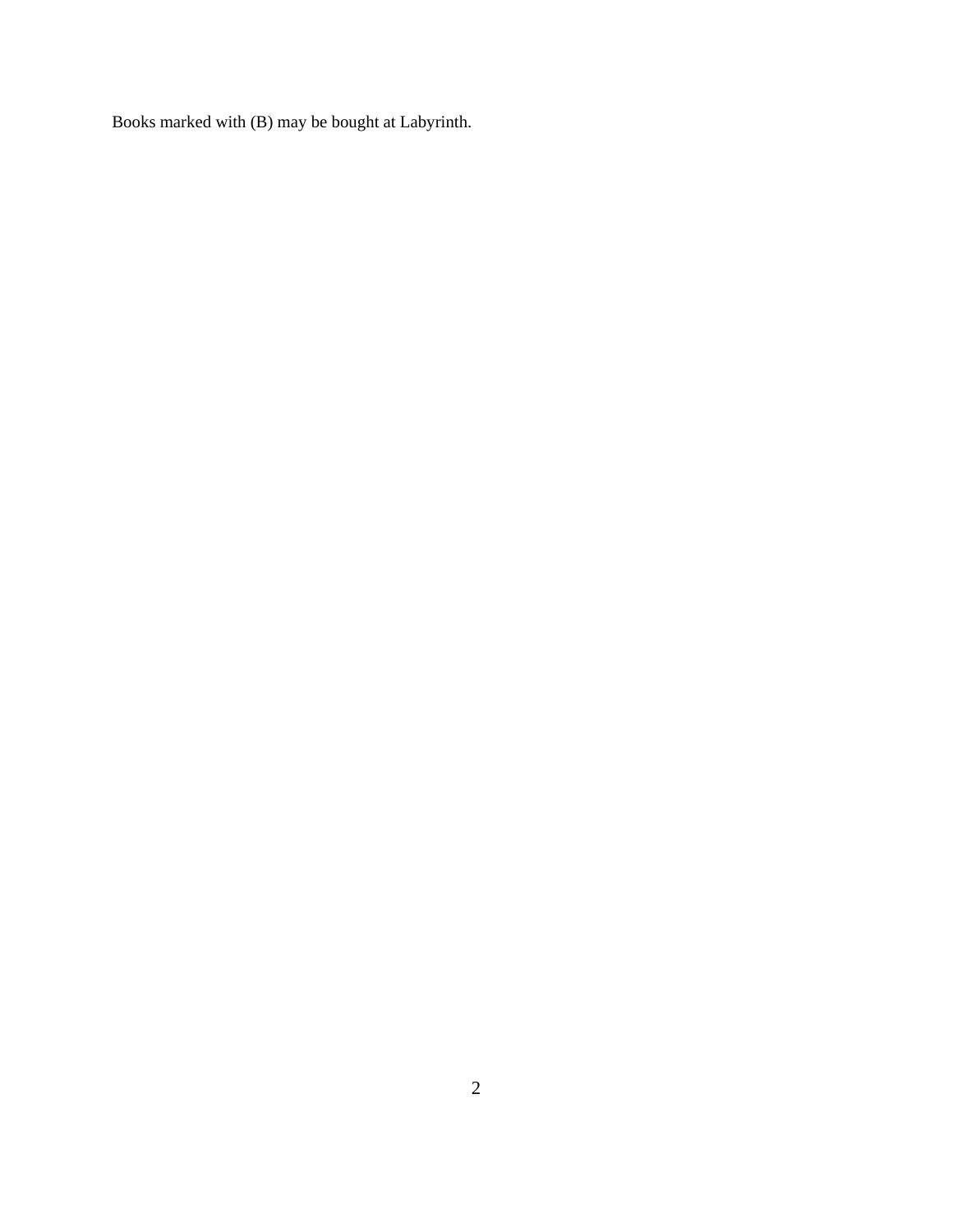#### **1. Institutions, Growth, and the First Economic Revolution.** (September 1)

#### Required reading

Robert Barro. *Macroeconomics*. Chapter 11. (or N. Gregory Mankiw. 1992. *Macroeconomics.* (New York: Worth Publishers. Chapter 4).

Lucas, Robert. 2000. "Some Macroeconomics for the 21st Century,"*Journal of Economic Perspectives* 14 (Winter): 159-168.

Douglass North. 1990. *Institutions, Institutional Change and Economic Performance*. Cambridge: Cambridge University Press. Pages 1-69. (B)

Boix, Carles. 2015. *Political Order and Inequality*. Cambridge University Press. Pages 60-65, 79-83, 87- 88, 92-127.

#### Further Reading

Clark, Gregory. 2007. *A Farewell to Alms: A Brief Economic History of the World.* Princeton University Press. Chapters 2-5. (B)

James E. Alt and Kenneth Shepsle (eds). 1990. *Perspectives on Positive Political Economy*. Cambridge: Cambridge University Press. Chapters 1, 2, 6.

Barro, Robert. 1997. *Determinants of Economic Growth.* Cambridge, Mass.: MIT Press.

Olson, Mancur. 2000. *Power and Prosperity*. New York: Basic Books.

Jared Diamond. 1999. *Guns, Germs and Steel.* New York: Norton. Pages 103-156, 174-191, 265-192.

Hibbs, Douglass and Ola Olsson. 2004. "Geography, Biogeography and Why Some Countries Are Rich and Others Poor," *Proceedings of the National Academy of Sciences of the United States* 101 (10): 3715- 3740.

Demsetz, Harold. 1967. "Toward a theory of property rights," *American Economic Review* 57: 347-359.

North, Douglass. 1981. *Structure and Change in Economic History*. New York: Norton. Chapter 3.

Douglass C. North, John Joseph Wallis and Barry R. Weingast. 2009. *Violence and Social Orders A Conceptual Framework for Interpreting Recorded Human History.* New York: Cambridge University Press. Pages 1-21, 30-109.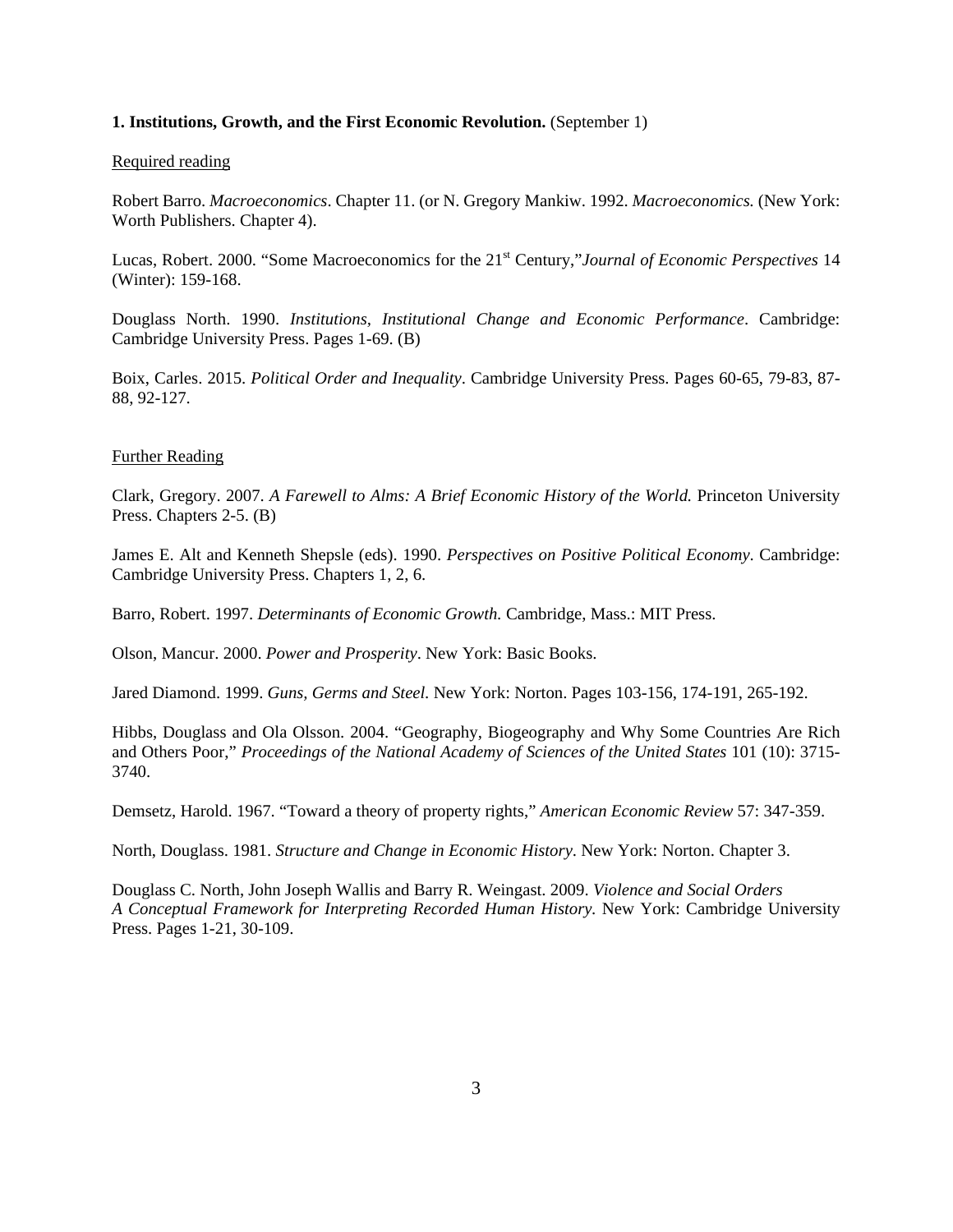#### **2. The Modern Breakthrough.** (September 8)

#### Required reading

North, Douglass C. And Barry R. Weingast, 1989. "Constitutions and Commitment: The Evolution of Institutional Governing Public Choice in Seventeenth-Century England," *The Journal of Economic History* 49, (December): 803-832.

David Stasavage. 2002. "Credible Commitment in Early Modern Europe: North and Weingast Revisited," *Journal of Law, Economics and Organization* 18(1): 155-186.

E. Glaeser, R. La Porta, and F. Lopez-de-Silanes and A. Shleifer. 2004. "Do Institutions Cause Growth?" *Journal of Economic Growth*, September, 2004. Pages 271-303.

Jones, Eric. 2003. *The European Miracle*. Cambridge. Third edition. Introduction to second edition, chapters 1-6, and afterword to third edition. (B)

Abramson, Scott F., and Carles Boix. 2019. "Endogenous Parliaments: The Domestic and International Roots of Long-Term Economic Growth and Executive Constraints in Europe." *International Organization* 73 (4): 793-837.

## Further reading

DeLong, Bradford J. and Andrei Shleifer. 1993. "Princes and Merchants: European City Growth before the Industrial Revolution," *Journal of Law and Economics* 36 (October): 671-702.

Voigtländer, Nico and Joachim Voth. 2006. "Why England? Demographic Factors, Structural Change and Physical Capital Accumulation During the Industrial Revolution," *Journal of Economic Growth* 11 (4).

Joel Mokyr. *The Gift of Athena*. Princeton University Press. Chapters 1,2,3 and 6.

David Stasavage. 2003. *Public Debt and the Birth of the Democratic State*. New York: Cambridge University Press.

Adam Przeworski et al. 2002. *Democracy and Development.* New York: Cambridge University Press. Chapter 3.

North, Douglass C. and Robert P. Thomas. 1981. *The Rise of the Western World: A New Economic History.*

Field, Alexander J., "The Problem with Neoclassical Institutional Economics: a Critique with Special Reference to the North/Thomas model of pre-1500 Europe," *Explorations in Economic History* 18 (April 1981): 174-198.

Douglass North. 1990. *Institutions, Institutional Change and Economic Performance*. Cambridge: Cambridge University Press.

Przeworski, Adam and Fernando Limongi. 1993. "Political Regimes and Economic Growth," *Journal of Economic Perspectives* 7: 51-69.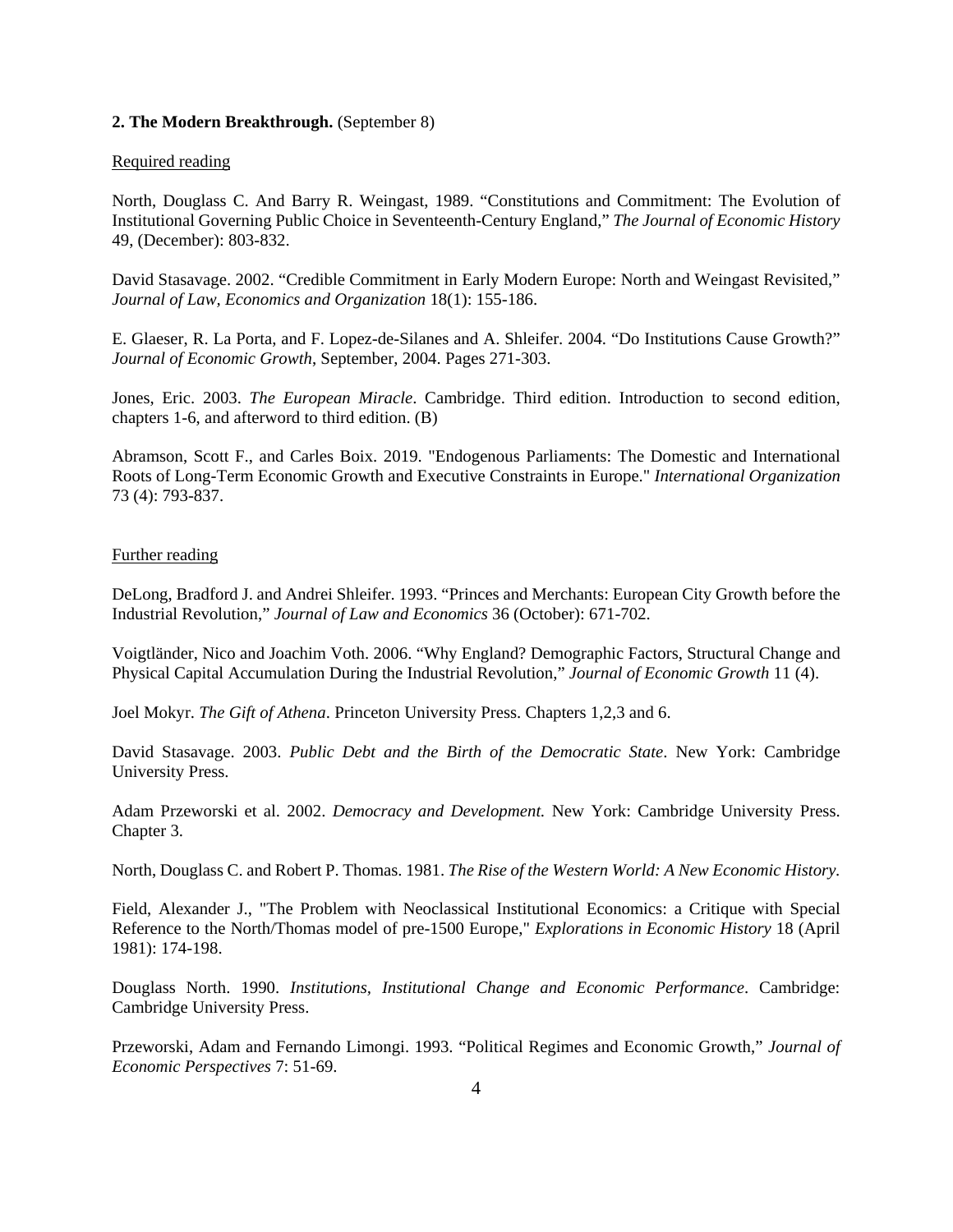Clark, Gregory. 2007. A *Farewell to Alms: A Brief Economic History of the World.* Princeton University Press. Chapters 10-14. (B)

Mokyr, Joel. 2009. "The Origins of British Technological Leadership." In J. Mokyr, *The Enlightened Economy: An Economic History of Britain, 1700-1850*. Yale University Press. Chapter 6. Pages 99-123.

Raghuram G. Rajan and Luigi Zingales. 2006. "The Persistence of Underdevelopment: Institutions, Human Capital, or Constituencies?," NBER Working paper, # 12093. March

Roberto Perotti. 1996. "Growth, Income Distribution, and Democracy: What the Data Say," *Journal of Economic Growth* 1: 149-187. (E)

Torsten Persson and Guido Tabellini. 1994. "Is Inequality Harmful for Growth?," *American Economic Review* 84: 600-621.

Alberto Alesina and Roberto Perotti. 1994. "The Political Economics of Growth: A Selective Survey and Some New Results," *World Bank Economic Review*, September 1994, pages 351-371.

Kristin J. Forbes. 2000. "A Reassessment of the Relationship Between Inequality and Growth," *American Economic Review* 90 (September): 869-887.

Kevin M. Murphy; Andrei Shleifer; Robert W. Vishny. 1989. " Industrialization and the Big Push.". *Journal of Political Economy*," 97 (October): 1003-1026.

Samuel Huntington. 1968. *Political Order in Changing Societies*. Yale University Press. Chapters1, 3-7.

John Londregan and Keith Poole. 1990. "Poverty, the Coup Trap, and the Seizure of Executive Power," *World Politics* 42(January) 151-83.

Alberto Alesina and Roberto Perotti. 1996. "Income Distribution, Political Instability, and Investment," *European Economic Review* 40 (June): 1203-1228.

Paul Bairoch. *Economics and World History: Myths and Paradoxes*. Chicago: The University of Chicago Press. Chapters 5, 6 and 8. (B)

Daron Acemoglu, Simon Johnson, and James A. Robinson. 2001. "Reversal of Fortune: Geography and Institutions in the Making of the Modern World," *Quarterly Journal of Economics* 117: 1231-1294. (E)

Haber, Stephen, Armando Razo and Noel Maurer. 2003. *The Politics of Property Rights. Political Instability, Credible Commitments, and Economic Growth in Mexico, 1876-1929*. Cambridge University Press. Read chapters 1, 2, skim chapter 3, and read either chapter 4 or 5. (B)

Mushtaq H. Khan and Jomo K.S., eds. 2000. Rents, Rent-Seeking and Economic Development. New York: Cambridge University Press. Pages 1-5, 21-144.

Douglass C. North, John Joseph Wallis and Barry R. Weingast. 2009. *Violence and Social Orders A Conceptual Framework for Interpreting Recorded Human History.* New York: Cambridge University Press. Pages 110-136, 148-181, 190-250.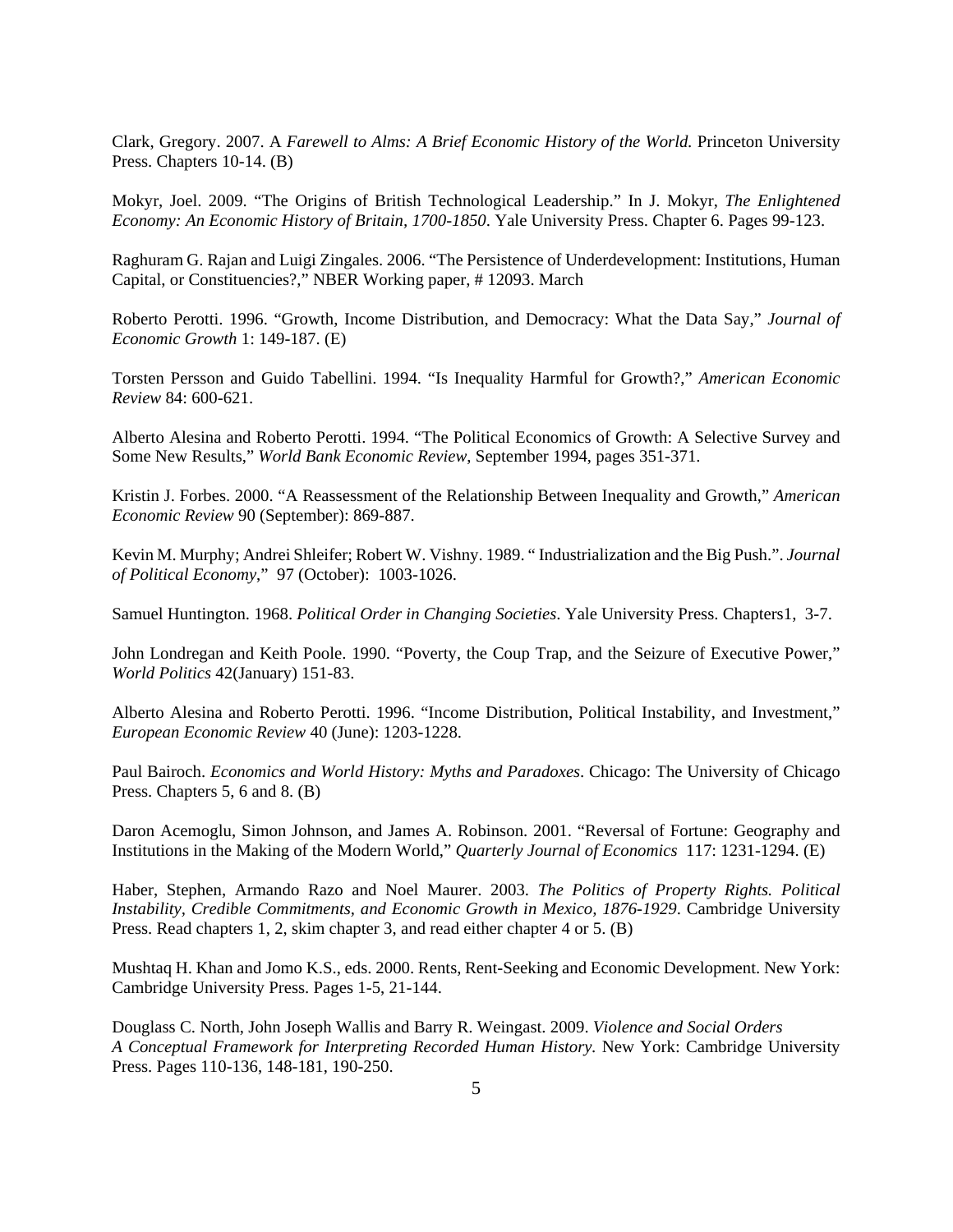Bourguignon, François and Morrisson, Christian.2002. "Inequality Among World Citizens: 1820-1992," *American Economic Review* 92: 727—744.

#### Further reading on endogenous institutions

Anderson, Perry. 1974. *Lineages of the Absolutist State*. London: Verso. Pages 15-59, 113-142, 195-235, 328-360, 397-431. (B)

Huntington, Samuel. 1968. *Political Order in Changing Societies*. Yale University Press. Chapter 2.

Tilly, Charles. 1990. *Coercion, Capital and European States, AD 990-1992*. Blackwell. Chapter 5.

Weingast, Barry. 1995. "The Economic Role of Political Institutions. Market-Preserving Federalism and Economic Development," *Journal of Law, Economics and Organization* 11.

Raghuram G. Rajan and Luigi Zingales. 2003. *Saving Capitalism from the Capitalists*. New York: Crown Business. Chapter 6.

Rosenthal, Jean-Laurent, and Roy Bin Wong. 2011. *Before and beyond divergence*. Harvard University Press. (B)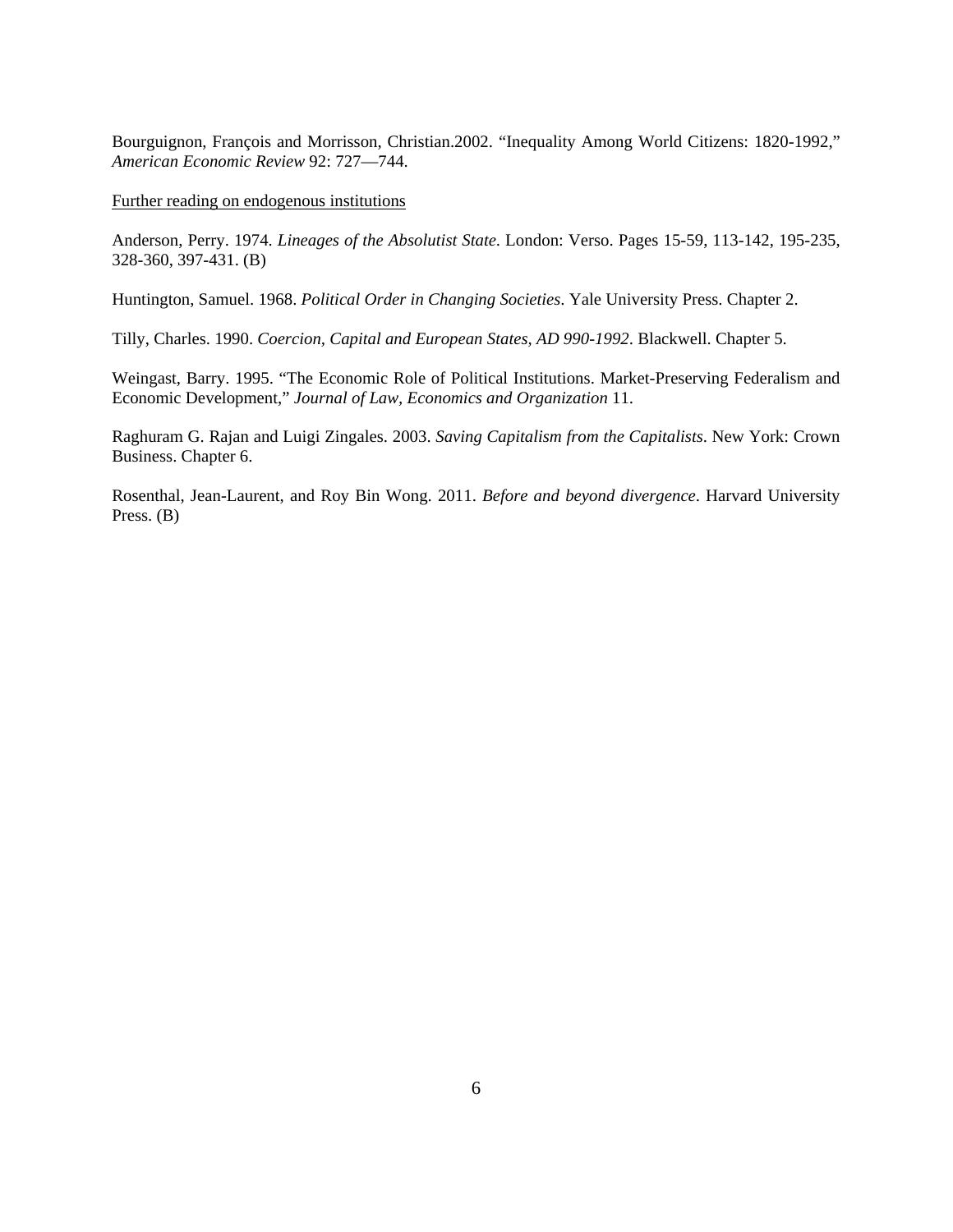## **3. Lagging Behind.** (September 15)

## Required reading

Elisa Mariscal and Kenneth L. Sokoloff. 2000. "Schooling, Suffrage, and the Persistence of Inequality in the Americas, 1800-1945," in Stephen Harber, ed. *Political Institutions and Economic Growth in Latin America. Essays in Policy, History, and Political Economy*. Stanford: Hoover Institution Press. Chapter 5, pp. 159-217.

Clark, Gregory. 2007. A *Farewell to Alms: A Brief Economic History of the World.* Princeton University Press. Chapters 15-17.

Robert H. Bates. 1984. *Markets and States in Tropical Africa*. University of California Press. (B)

Acemoglu, Daron and James A. Robinson. 2000. "Political Losers as a Barrier to Economic Development," *American Economic Review* 90 (May): 126-130.

Jha, Saumitra. [Sharing the Future: Financial Solutions to the Political Economy Challenges of](http://papers.ssrn.com/sol3/papers.cfm?abstract_id=2001039)  [Development,](http://papers.ssrn.com/sol3/papers.cfm?abstract_id=2001039) in *[Institutions and Comparative Economic Development](http://www.amazon.com/Institutions-Comparative-Development-International-Association/dp/1137034033)*, edited by Masahiko Aoki, Timur Kuran and Gerard Roland, Volume I of the Proceedings of the 16th World Congress of the International Economic Association, IEA Conference Series 150: Palgrave Macmillan, November 2012

Rajan, Raghuram and Rodney Ramcharan (forthcoming) Constituencies and Legislation: The Fight over the McFadden Act.

## Further reading

Michael Ross. 2012. *The Oil Curse: How Petroleum Wealth Shapes the Development of Nations*. Princeton University Press. Chapter 6.

James E. Alt. 1987. "Crude Politics: Oil and the Political Economy of Unemployment in Britain and Norway," *British Journal of Political Science*, 17, pp. 149-199.

Haber, Stephen and Victor Menaldo. 2010. "Do Natural Resources Fuel Authoritarianism? A Reappraisal of the Resource Curse," *American Political Science Review* 105: 1-26.

Kevin Morrison. 2014. *Nontaxation and Representation: The Fiscal Foundations of Political Stability.* Cambridge University Press.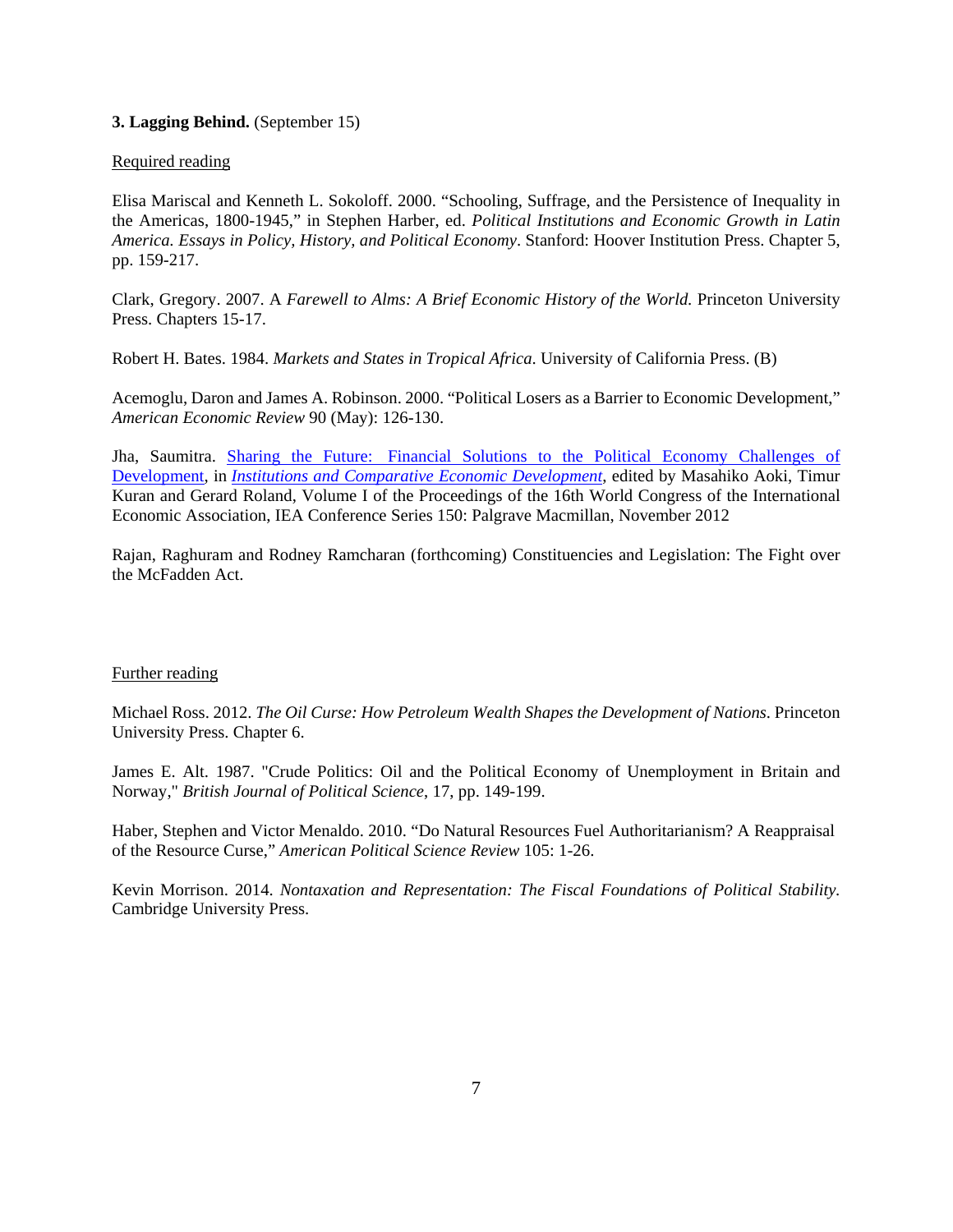## **4. Colonialism.** (September 22)

## Required reading

Kohli, Atul. 2020. *Imperialism and the Developing World*. Oxford University Press. Pages 1-18, 65-205, 249-324, 388-426. (B)

Daron Acemoglu, Simon Johnson, and James A. Robinson. 2001. "The Colonial Origins of Comparative Development: An Empirical Investigation," *American Economic Review* 91 (December): 1369-1401.

Nunn, Nathan, and Leonard Wantchekon. 2011. "The Slave Trade and the Origins of Mistrust in Africa." *American Economic Review* 101 (7): 3221-52.

Paul Bairoch. *Economics and World History: Myths and Paradoxes*. Chicago: The University of Chicago Press. Chapters 5, 6 and 8.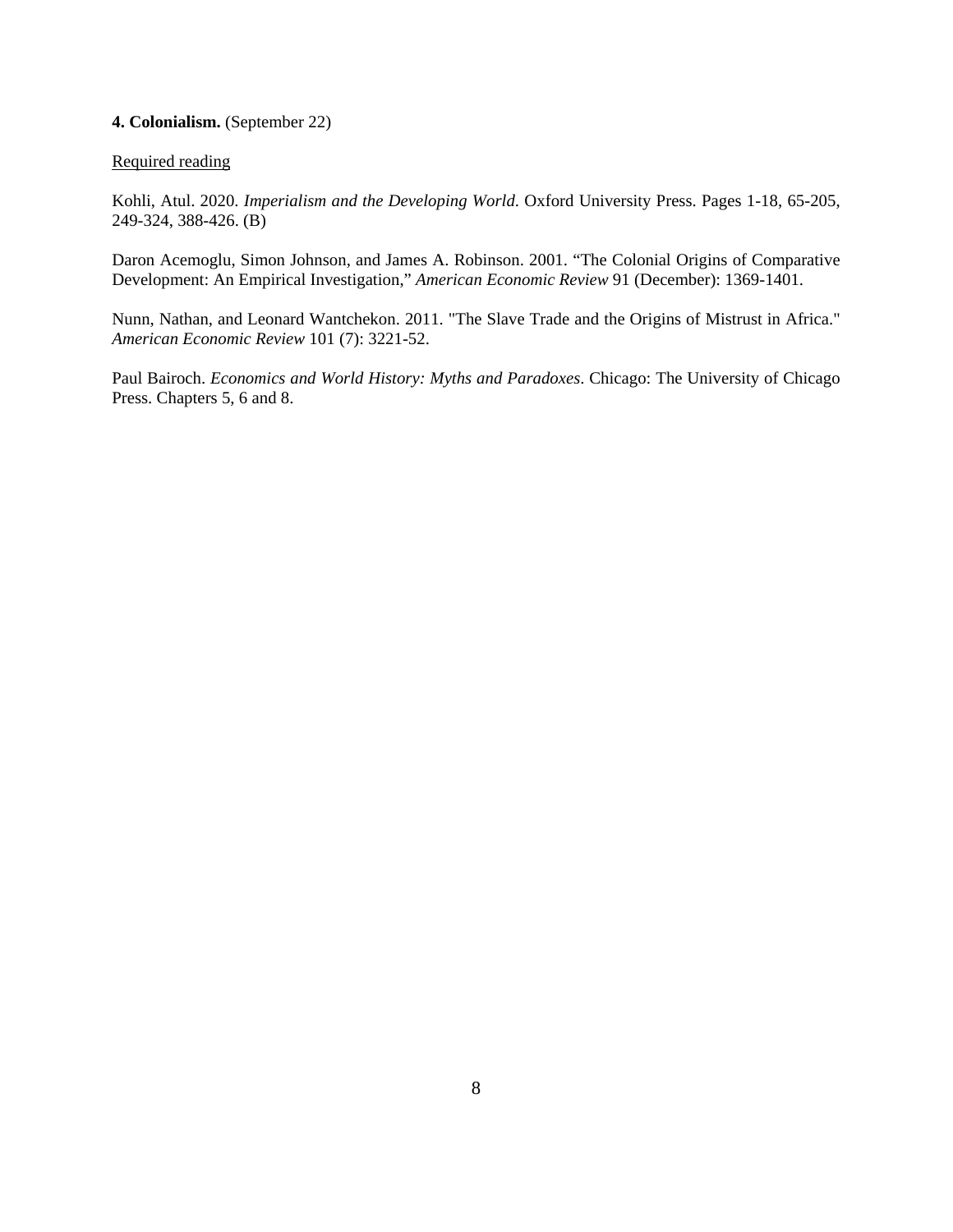## **5. Catching-Up without Converging (1)** (September 29)

#### Required reading

Gerschenkron, Alexander. 1962. *Economic backwardness in historical perspective, a book of essays*. Cambridge, Belknap Press of Harvard University Press. Pages 5-30 ("Economic Backwardness in Historical Perspective") and 353-364 ("The Approach to European Industrialization: A Postscript").

Landes, David S. *The Unbound Prometheus*. New York: Cambridge University Press. Chapters 4 and 5.

Chandler, Alfred D. 1990. *Scale and Scope*. Harvard University Press. Pages 14-36, 47-49, 235-237, 393- 395, 593-605.

Markus K. Brunnermeier, Harold James and Jean-Pierre Landau. 2016. *The Euro and the Battle of Ideas*. Princeton University. Chapter 3 ("German-French Differences in Economic Philosophies"), pages 58-84.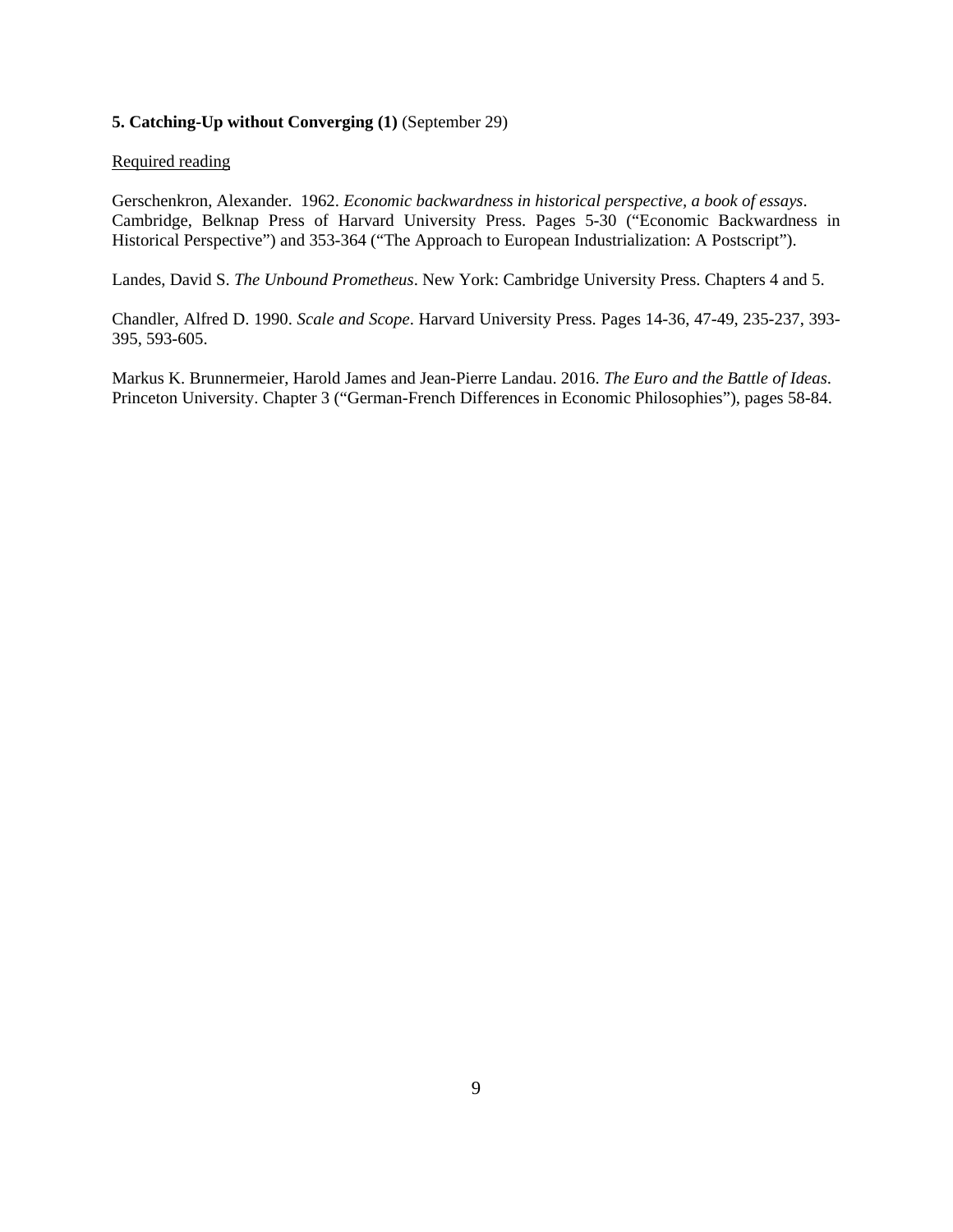#### **6. Catching-up without Converging (2)** (October 6)

#### Required reading

Robert Wade. 1992. "East Asia's Economic Success: Conflicting Perspectives, Partial Insights, Shaky Evidence," *World Politics* 44: 270-320.

Paul Krugman, "The Myth of Asia's Miracle," *Foreign Affairs*, November/December 1994:63-79.

Milanovic, Branko. 2019. *Capitalism, Alone*. The Belknap Press of Harvard University Press. Chapter 3, pages 67-128.

Jennifer Pan. 2020. *Welfare for Autocrats*. Oxford University Press. (B)

#### Further reading

Herrigel, Gary. 1996. *Industrial constructions: the sources of German industrial power.* New York : Cambridge University Press. Chapter 2.

Charles Sabel and Jonathan Zeitlin. 1985. "Historical Alternatives to Mass Production: Politics, Markets and Technology in Nineteenth-Century Industrialization," *Past & Present* 108 (August): 133-176.

Kurth, James R. 1979. "The Political Consequences of the Product Cycle: Industrial History and Political Outcomes," *International Organization* 33 (Winter): 1-34.

Stephan Haggard. 1986. "The Newly Industrializing Countries in the International System," *World Politics*  38 (January): 343-370.

Stephan Haggard. 1990. *Pathways from the Periphery*. Ithaca, NY: Cornell University Press.

Engerman, Stanley L. and Sokoloff, Kenneth L. 2002. "Factor Endowments, Inequality, and Paths of Development among New World Economies," *Economia*, 3: 41-102.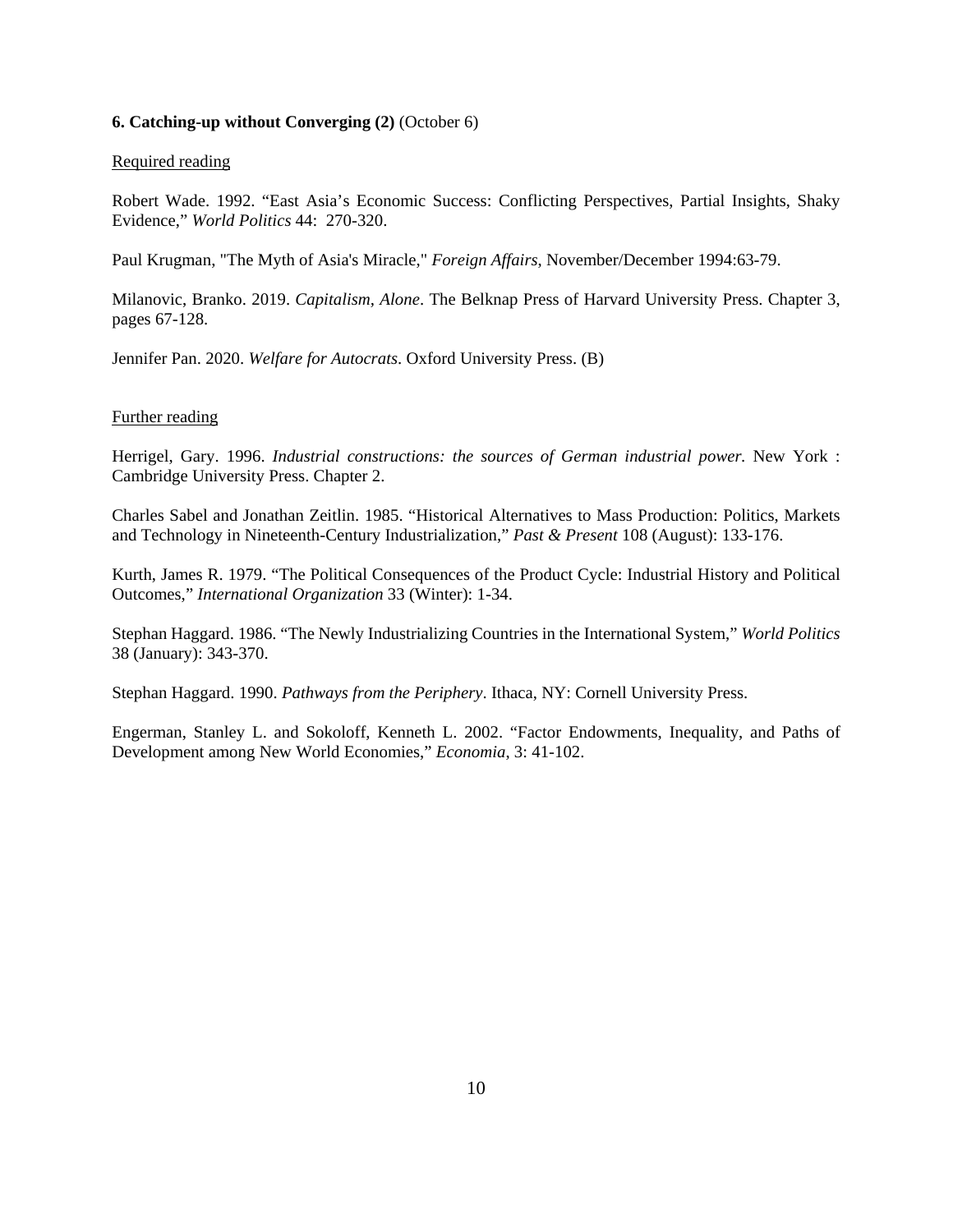#### **7. Ideas, Beliefs and Development.** (October 20)

#### Required reading

Max Weber. 2001. *The Protestant Ethic and the Spirit of Capitalism*. Routledge, London. [Electronic resource at Princeton Library system.]

Robert B. Putnam. 1993. *Making Democracy Work*. Princeton University Press. Chapters 1, 3-6. (B)

Henrich, J., R. Boyd, S. Bowles, H. Gintis, C.Camerer, R. McElreath, E. Fehr, M. Gurven, K. Hill, A. Barr, J. Ensminger, D. Tracer, F. Marlow, J. Patton, M. Alvard, F. Gil-White and N. Henrich. 2005. "'Economic Man' in Cross-Cultural Perspective: Ethnography and Experiments from 15 Small-Scale Societies," *Behavioral and Brain Sciences* 28: 795–855.

Fehr, Ernst, Karla Hoff and Mayuresh Kshetramade. 2008. "Spite and Development," *American Economic Review* 98 (2): 494-499.

#### Further reading

Fehr, Ernst and Simon Gachter. 2000. "Cooperation and Punishment in Public Goods Experiments," *American Economic Review* 90: 980-994.

Hoff, Karla, Mayuresh Kshetramade and Ernst Fehr. 2009. "Caste and Punishment: The Legacy of Caste Culture in Norm Enforcement," IZA Working Paper No. 4343. August.

Abbink, Klaus and Benedikt Herrmann. 2009. "Pointless Vendettas." American Economic Review.

Barro, Robert and Rachel McCleary. "Religion and Economic Growth." American Sociological Review (October 2003).

Avner Greif. 2006. *Institutions and the Path to the Modern Economy*. New York: Cambridge University Press.

Alexis de Tocqueville. *Democracy in America*.

Guido Tabellini. "Culture and Institutions: Economic Development in the Regions of Europe." Forthcoming in *Journal of the European Economic Association.*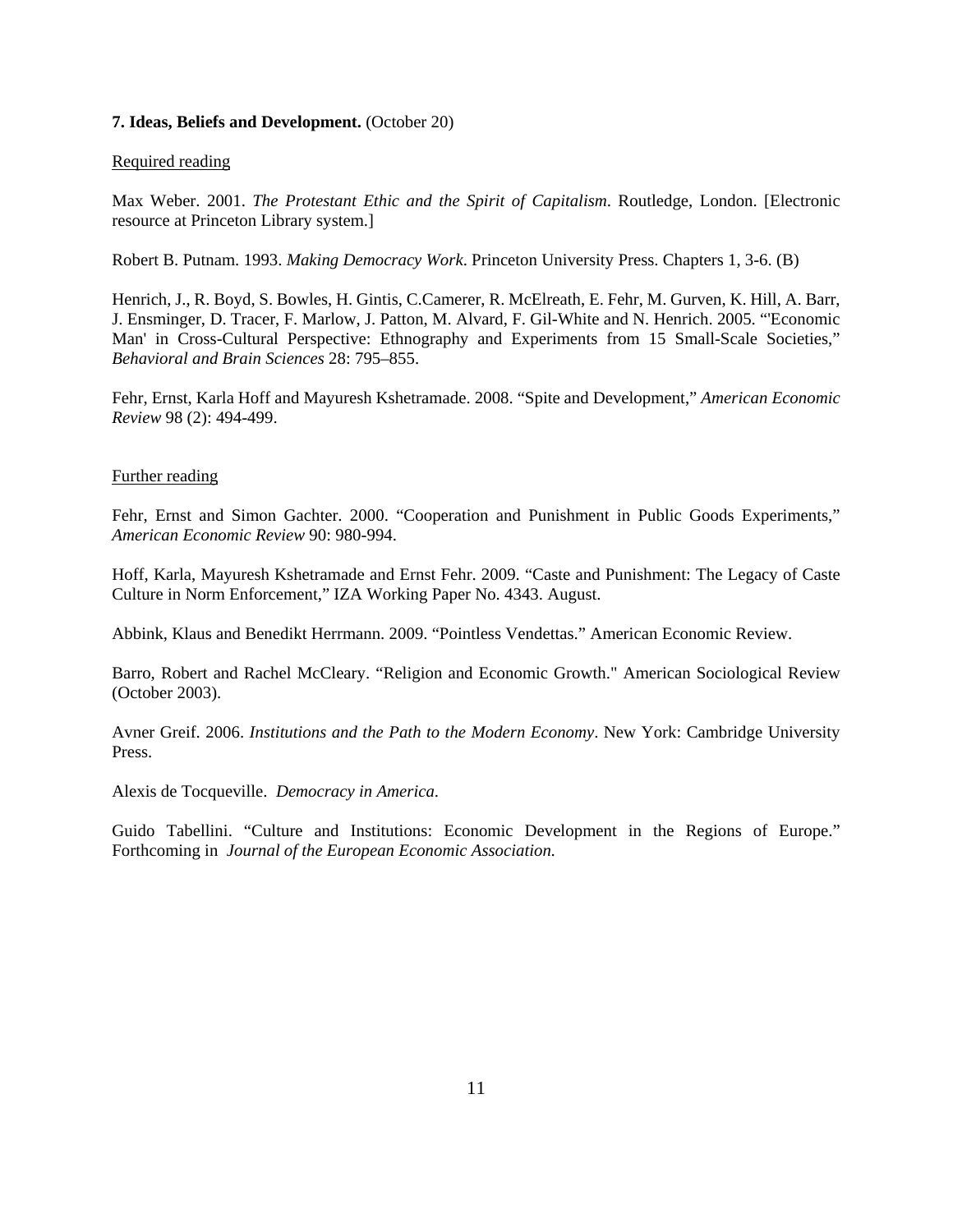## **8. Managing the Economy in the Twentieth Century. The Keynesian Settlement (1)** (October 27)

#### Required reading

Adam Przeworski and Michael Wallerstein. 1986. "Democratic Capitalism at the Crossroads," in A. Przeworski. *Capitalism and Social Democracy*. Cambridge: Cambridge University Press. Pages 205-217.

Peter Hall, ed. 1989. *The Political Power of Economic Ideas: Keynesianism across Nations*. Princeton University Press. Chapters 1, 3-4, 5, 9-10, 12, 14. (B)

Alberto Alesina et al. 1997. *Political Cycles and the Macroeconomy*. Cambridge, Mass: The MIT Press. Pages 1-110. (B)

#### Background reading

Robert J. Barro. 1990. "Developments in the Theory of Rules versus Discretion," in Barro, *Macroeconomic Policy* (Cambridge, Mass: Harvard University Press), chapter 1, pp. 9-28.

Robert J. Barro. 1987. *Macroeconomics*. 2nd edition. New York: John Wiley and Sons. Chapters 13-14.

## Further reading on political business cycles

Alberto Alesina and Howard Rosenthal.1995. *Political Parties, Divided Government, and the Economy*. Cambridge: Cambridge University Press. Chapter 2.

Morris Fiorina. 1981. *Retrospective Voting in American National Elections.* New Haven: Yale University Press. Chapters 1 and 4.

Alberto Alesina and Jeffrey Sachs. 1988. "Political Parties and the Business Cycle in the United States, 1948-1984," *Journal of Money, Credit and Banking*, 20, pp. 63-83.

James E. Alt. 1985."Political Parties, World Demand and Unemployment: Domestic and International Sources of Economic Activity, *American Political Science Review*, 79, pp. 1016-1040.

James E. Alt and K. Alec Chrystal. 1983. *Political Economics.* Berkeley: University of California Press. Chapter 5.

Douglas A. Hibbs. 1977. "Political Parties and Macroeconomic Policy," *American Political Science Review*, 71, pp. 1467-1487. Through page 1475.

Douglas A. Hibbs. 1987a. *The Political Economy of Industrial Democracies.* Cambridge, Mass.: Harvard University Press.

Douglas A. Hibbs. 1987b. *The American Political Economy. Macroeconomics and Electoral Politics.* Cambridge, Mass.: Harvard University Press.

William Nordhaus. 1975. "The Political Business Cycle," *Review of Economic Studies*, 42, pp. 169-190.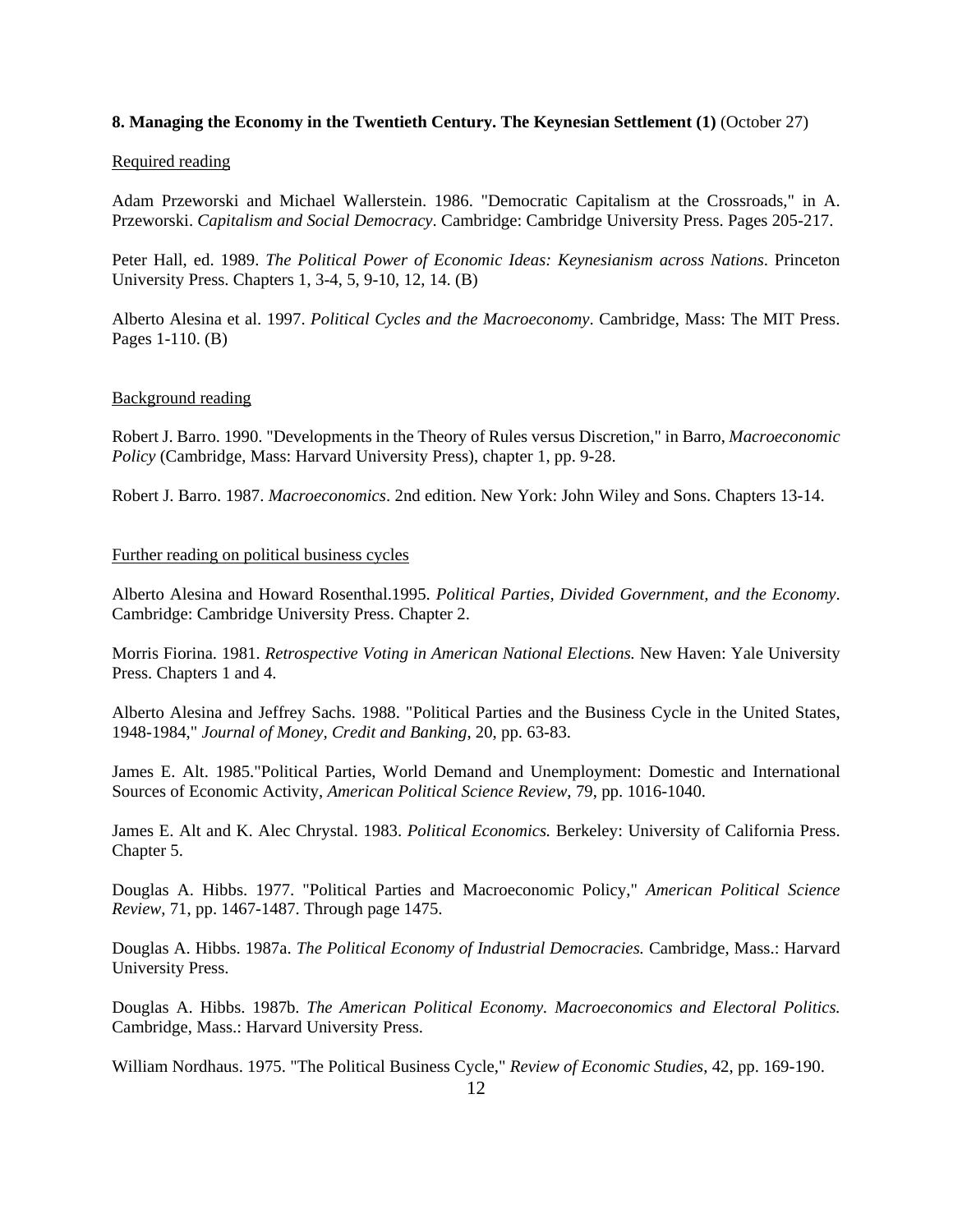William Nordhaus. 1989."Alternative Models to Political Business Cycles," *Brookings Papers on Economic Activity*, 2, pp. 1-56.

Edward B. Tufte. 1978. *Political Control of the Economy*. Princeton: Princeton University Press. Chapters 1-3.1

Schultz, Kenneth, "The Politics of the Political Business Cycle," *British Journal of Political Science* 25, 79-99.

William Keech. 1995. *Economic Politics. The Costs of Democracy*. Cambridge: Cambridge University Press. Chapters 1-4.

Martin Paldam. 1997. "Political Business Cycles," in Mueller, Dennis C., ed. *Perspectives on Public Choice*. New York: Cambridge University Press. Chapter 16.

Alberto Alesina and Lawrence Summers. 1993. "Central Bank Independence and Macroeconomic Performance," *Journal of Money, Credit and Banking* 25: 151-162. (E)

#### Further reading on models of economic voting

a) Spatial models:

Melvin J. Hinich and Michael C. Munger. 1997. *Analytical Politics*. New York: Cambridge University Press.

b) Restrospective voting and accountability models:

Adam Przeworski, Susan C. Stokes and Bernard Manin, eds. 1999. *Democracy, Accountability, and Representation*. New York: Cambridge University Press. Pages 1-16, 29-54, 98-130.

Powell, Bingham and Guy Whitten. 1993. "A Cross-National Analysis of Economic Voting: Taking Account of the Political Context," *American Journal of Political Science* 37.

Ray Fair. 1978. "The Effects of Economic Events on Votes for Presidents," *Review of Economics and Statistics*, 60, pp. 159-72.

Ray Fair. 1982. "The Effects of Economic Events on Votes for Presidents: 1980 Results," *Review of Economics and Statistics*, 65, pp. 322-325.

Ray Fair. 1988. "The Effects of Economic Events on Votes for Presidents: 1984 Update," *Political Behavior*, 10, pp. 168-179.

Morris Fiorina. 1981. *Retrospective Voting in American National Elections.* New Haven: Yale University Press.

R. Kiewiet. 1983. *Macroeconomics and Micro Politics: The Electoral Effects of Economic Issues.* Chicago: University of Chicago.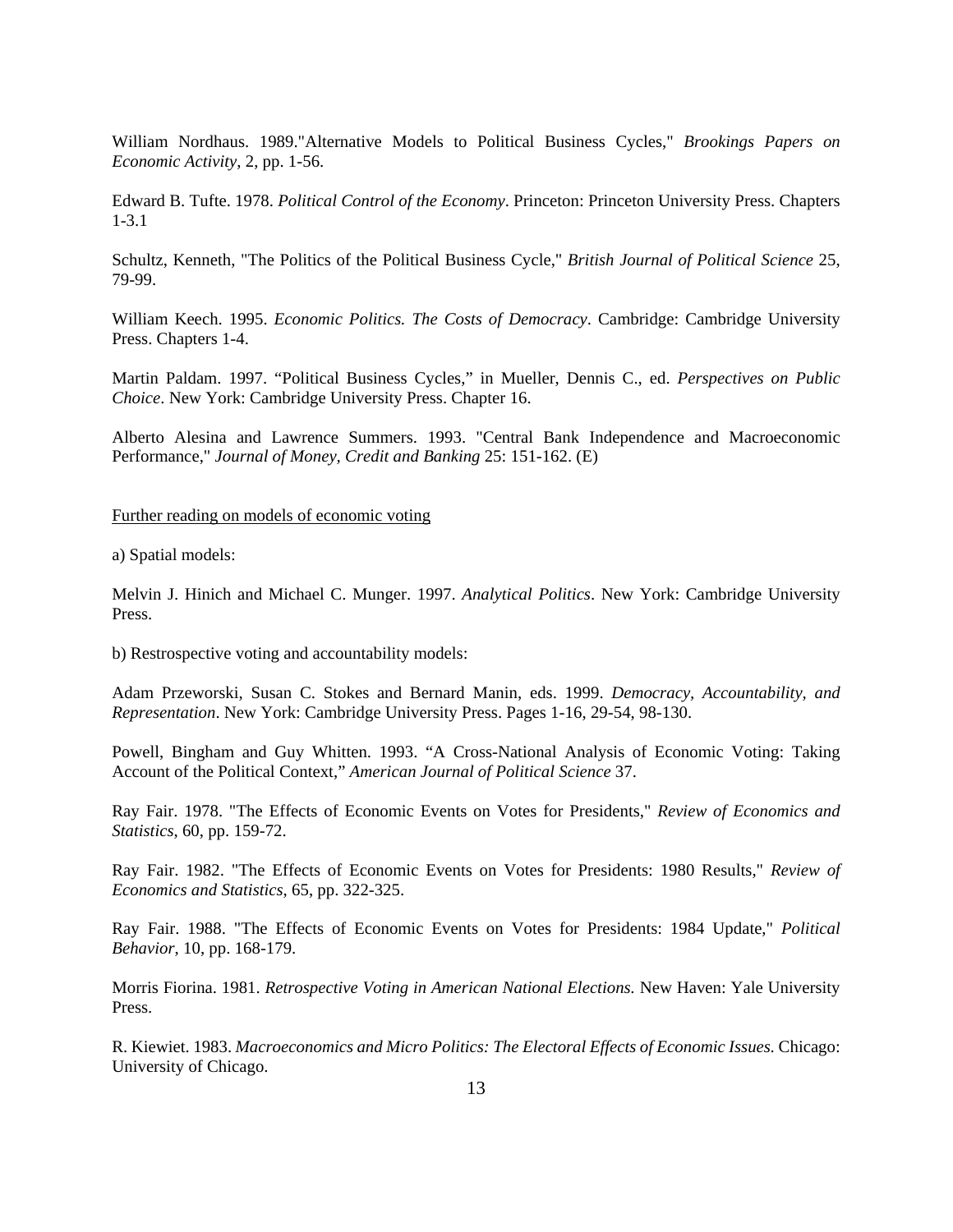M. Lewis-Beck. 1988. *Economics and Elections: The Major Western Democracies*. Ann Arbor, Michigan: University of Michigan Press.

c) Economic Policies as Political Coalition Building:

Gosta Esping-Andersen. 1984. *Politics Against Markets*. Princeton: Princeton University Press. Pages 26- 38, 145-190, 204-243, 244-285.

Jonas Pontusson. 1988. Swedish Social Democracy and British Labour: Essays on the Nature and Condition of Social Democratic Hegemony. Western Societies Program, Occasional Paper, no. 19, Center for International Studies, Cornell University.

Geoffrey Garrett. 1993. "The Politics of Structural Change," *Comparative Political Studies*, 25, pp. 521- 547.

Adam Przeworski and John Sprague. 1986. *Paper Stones. A History of Electoral Socialism*. Chicago: The University of Chicago Press. Pages 29-56 (quick reading), 57-96, 101-126, 143-179.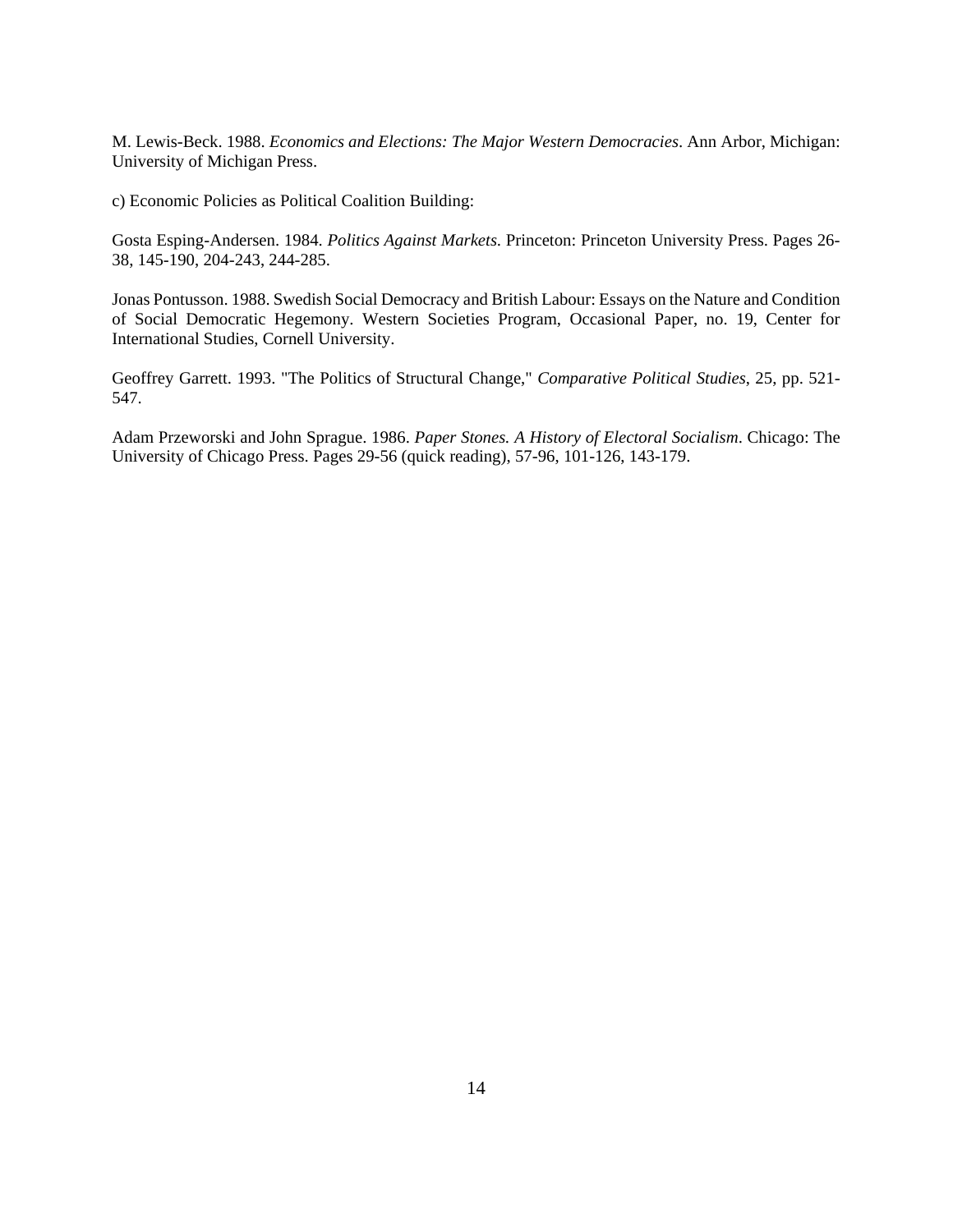## **9. Managing the Economy in the Twentieth Century. The Keynesian Settlement (2)** (November 3)

#### Required reading

Alberto Alesina et al. 1997. *Political Cycles and the Macroeconomy*. Cambridge, Mass: The MIT Press. Pages 141-209. (B)

Alberto Alesina and Lawrence Summers. 1993. "Central Bank Independence and Macroeconomic Performance," *Journal of Money, Credit and Banking* 25: 151-162.

R.M. Alvarez, G. Garrett and P. Lange. 1991. "Government Partisanship, Labor Organization and Macroeconomic Performance, 1967-1984", *American Political Science Review* 85: 539-556.

Blyth, Mark. 2013. *Austerity: The history of a dangerous idea*. Oxford University Press. Chapters 4 and 5.

## Further reading

Kenneth Scheve and David Stasavage. 2009. "Institutions, Partisanship, and Inequality in the Long Run," *World Politics*, 61 (April): 215-253.

Wallerstein, Michael. "Wage-Setting Institutions and Pay Inequality in Advanced Industrial Societies," *American Journal of Political Science* 43 (July): 649-680.

Olivier Blanchard and Justin Wolfers. 2000. "The Role of Shocks and Institutions in the Rise of European Unemployment: the Aggregate Evidence," *Economic Journal* 110 (March) 1-33.

Boix, Carles. 1998. *Political Parties, Growth and Equality*. Cambridge University Press.

Hall, Peter and David Soskice, eds. 2001. *Varieties of Capitalism*. Oxford University Press.

Peter Gottschalk; Timothy M. Smeeding. 1997. "Cross-National Comparisons of Earnings and Income Inequality ," *Journal of Economic Literature*, Vol. 35 (2): 633-687.

Lars Calmfors and J. Driffill. 1988. "Bargaining Structure, Corporatism and Macroeconomic Performance," *Economic Policy* 6: 13-47.

Peter Swenson. "Bringing Capital Back In, or Social Democracy Reconsidered: Employer Power, Cross-Class Alliances, and Centralization of Industrial Relations in Denmark and Sweden," *World Politics* 1991, pages 513-45.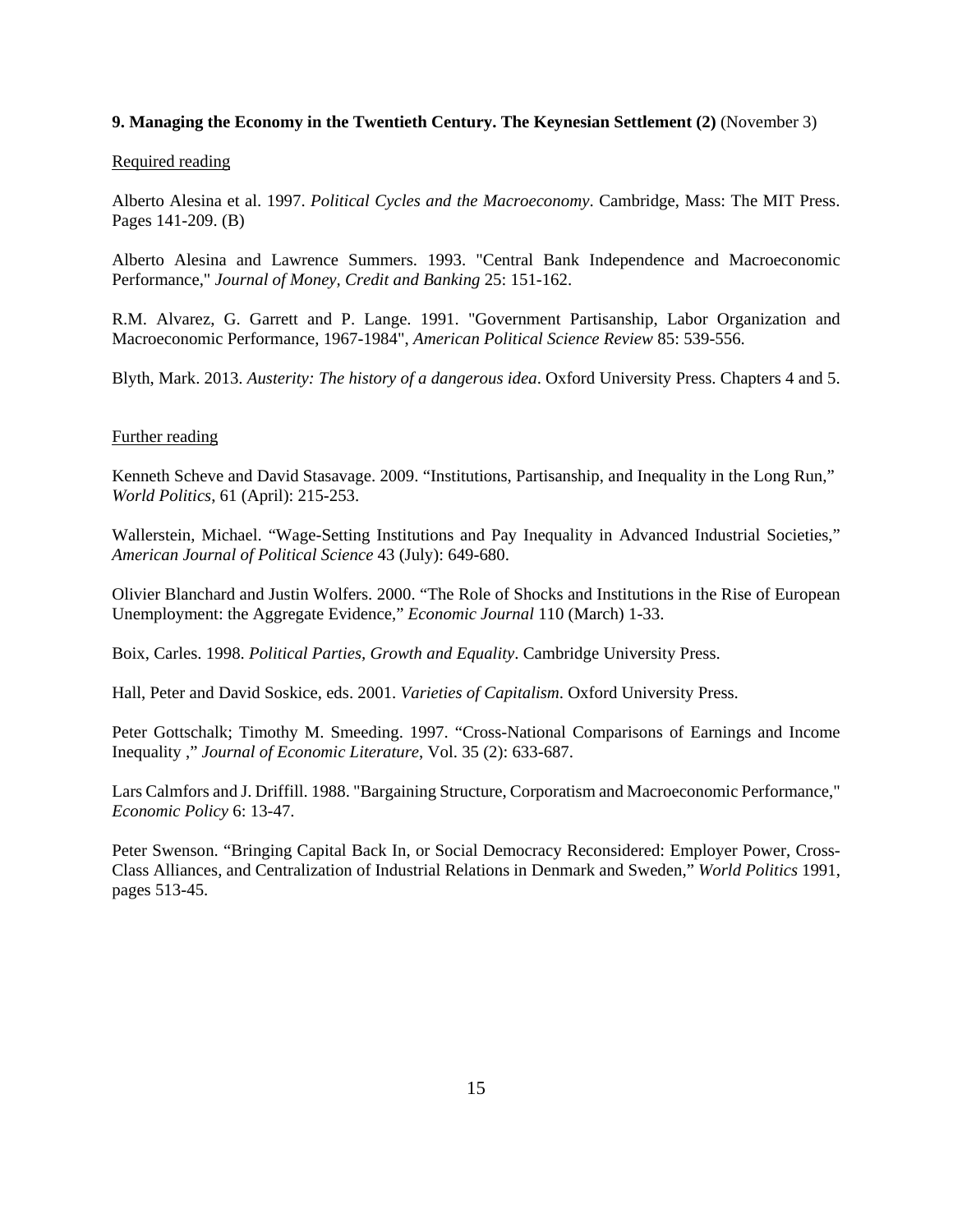#### **10. Democratic Capitalism in the Twenty-First Century** (November 10)

#### Required Reading

Atkinson, Anthony B., Thomas Piketty, and Emmanuel Saez. "Top incomes in the long run of history." *Journal of economic literature* 49, no. 1 (2011): 3-71.

Debraj Ray. 2014. "Nit-Piketty. A comment on Thomas Piketty's Capital in the Twenty First Century," Blog post.

Boix, Carles. 2019. *Democratic Capitalism at the Crossroads*. Princeton University Press. Pages 49-96.

Milanovic, Branko. *Global inequality: a new approach for the age of globalization*. Cambridge, MA: Harvard UP, 2016. Chapter 2

Robert Ford & Matthew J Goodwin. 2014. *Revolt on the Right: Explaining Support for the Radical Right in Britain (Extremism and Democracy)*. London: Routledge. Pages 107-142 ("Origins: a long time coming").

#### Further reading

Nolan McCarty, Keith T. Poole and Howard Rosenthal. 2006. *Polarized America: The Dance of Ideology and Unequal Riches.* Cambridge, Mass.: The MIT Press..

Adam Przeworski and Michael Wallerstein. 1986. "Material Interests, Class Compromise, and the State," in A. Przeworski. *Capitalism and Social Democracy*. Cambridge: Cambridge University Press. Pages 171- 203.

Claudia Goldin, Lawrence F Katz. 2007. "The race between education and technology: the evolution of US educational wage differentials, 1890 to 2005." NBER WP no. 12984.

Autor, D. 2010. "The polarization of job opportunities in the US labor market: Implications for employment and earnings." Center for American Progress and The Hamilton Project.

Debraj Ray. 1998. *Development Economics.* Princeton University Press. Chapter 6.

Simon Kuznets. 1955. "Economic Growth and Income Inequality," *American Economic Review 45* March): 1-28.

Branko Milanovic, Peter H. Lindert and Jeffrey G. Williamson. 2007. "Measuring Ancient Inequality," NBER Working Papers # 13550.

Lindert, Peter H. 2000. "Three Centuries of Inequality in Britain and America." In A.B. Atkinson & F. Bourguignon, eds. *Handbook of Income Distribution.* North Holland. Chapter 3.

Bourguignon, François and Morrisson, Christian.2002. "Inequality Among World Citizens: 1820-1992," *American Economic Review* 92: 727—744.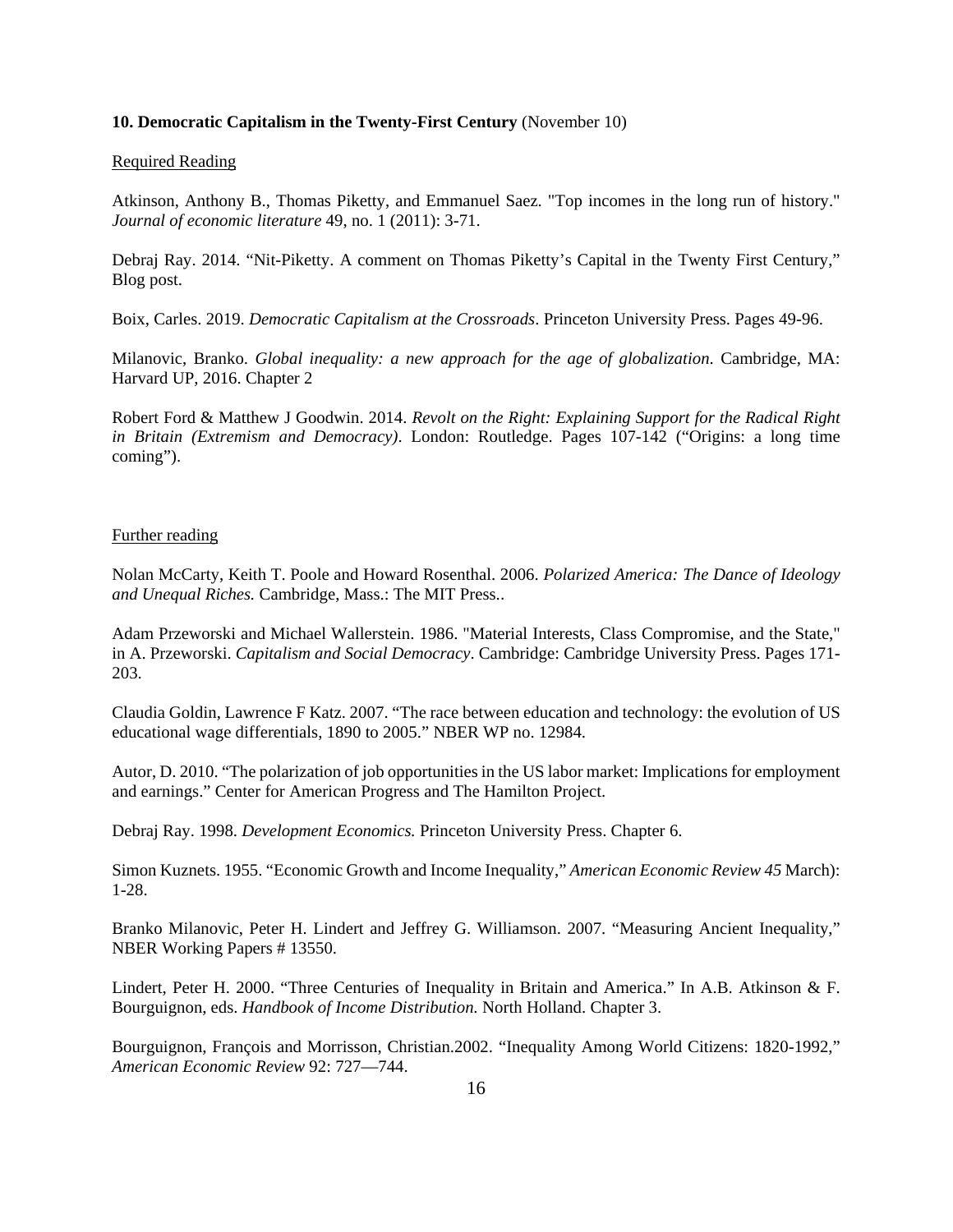Branko Milanovic. 2007. *Worlds Apart: Measuring International and Global Inequality.* Princeton University Press.

Sala-i-Martin, Xavier. 2006. "The World Distribution of Income: Falling Poverty and...Convergence, Period," *Quarterly Journal of Economics* 121: 351-397.

A.B. Atkinson & F. Bourguignon. 2000. "Introduction: Income Distribution and Economics." In A.B. Atkinson & F. Bourguignon, eds. *Handbook of Income Distribution.* North Holland. Pages 1-26.

Loukas Karabarbounis and Brent Neiman. 2014. "The Global Decline of the Labor Share," The *Quarterly Journal of Economics* 129 (1): 61-103.

Steven Kaplan and Joshua Rauh. 2013. "It's the Market: The Broad-Based Rise in the Return to Top Talent." *Journal of Economic Perspectives*.

Robert H. Frank and Philip J. Cook. *The Winner Take-all Society: Why the Few at the Top Get so Much More than the Rest of Us*. Penguin.

David N. Weil. 2015. "Capital and Wealth in the 21st Century." *National Bureau of Economic Research WP* no. 20919.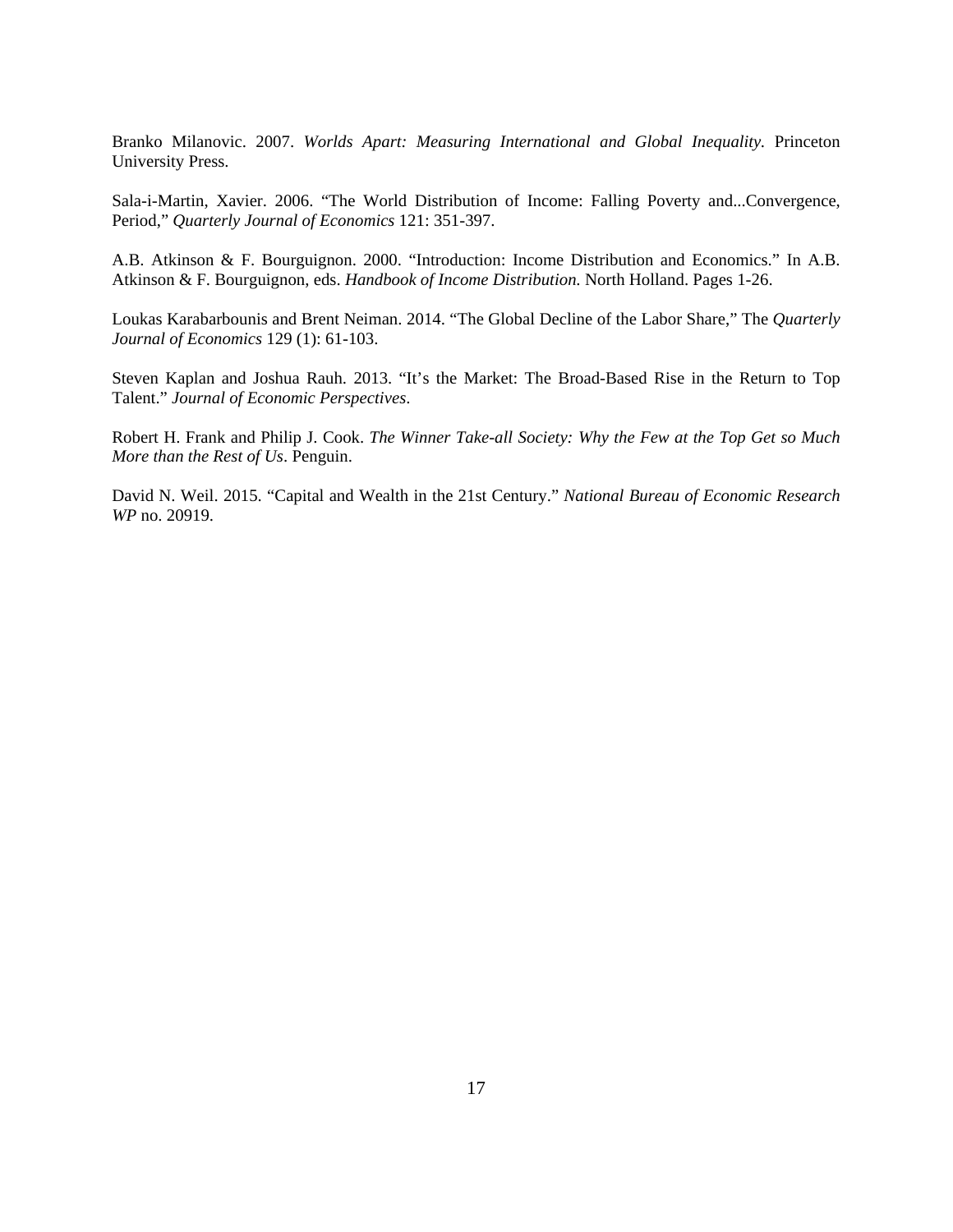# **11. Democratic Capitalism in the Twenty-first Century (2)** (November 17)

## Required reading

Pistor, Katharina. *The code of capital: How the law creates wealth and inequality*. Princeton University Press, 2019.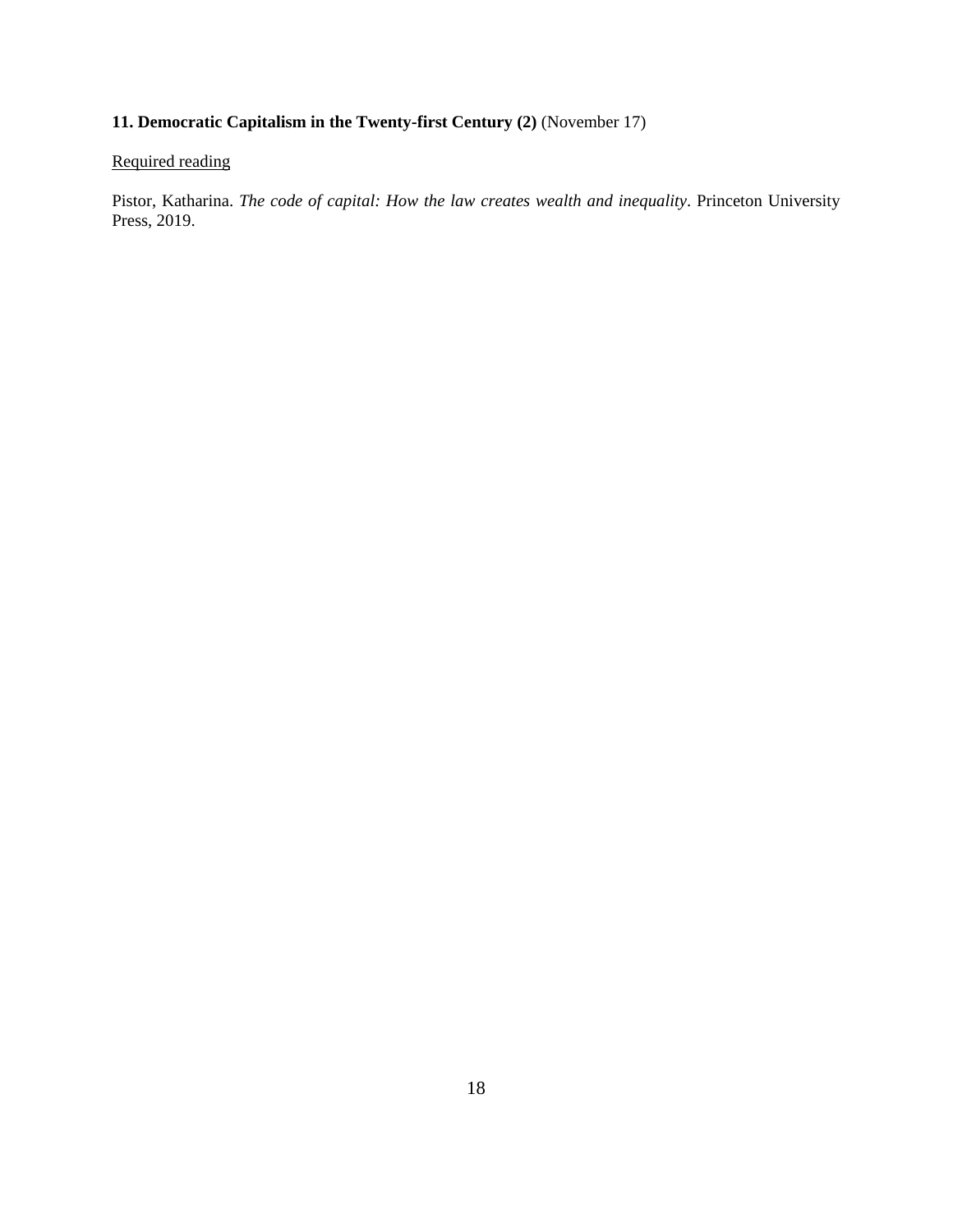#### **12. Open Political Economies.** (November 24)

#### Required reading

Przeworski, Adam and Covadonga Meseguer. 2006. "Globalization and Democracy." In Pranab Bardhan, Samuel Bowles and Michael Wallerstein, eds. 2006. *Globalization and Egalitarian Redistribution*. Princeton University and Russell Sage Foundation. Chapter 7.

Rodrik, Dani. 2011. *The Globalization Paradox*. New York: W. W. Norton & Co. (B)

Further readings

a/ Trade Politics

Ronald Rogowski. 1989. *Commerce and Coalitions. How Trade Affects Domestic Political Alignments*. Princeton, N.J.: Princeton University Press. Chapters 1,7, and any one of chapters 2 to 4.

Jeffrey Frankel and Rudiger Dornbusch. 1987. "Macroeconomics and Protection," in Robert Stern (ed.) *US Trade Policies in a Changing World Economy*, Cambridge, Mass: The MIT Press. Pages 77-130.

Alt, James, Jeffry Frieden, Michael Gilligan, Dani Rodrik and Ronald Rogowski. 1996. "The Political Economy of International Trade: Enduring Puzzles and an Agenda for Inquiry," *Comparative Political Studies*, 29: 689-717.

Stephen P. Magee. 1980. "Three simple tests of the Stopler-Samuelson theorem." In P. Oppenheimer, ed., *Issues in International Economics*. Pp. 138-153. London: Oriel.

Stephen P. Magee, William A. Brock and Leslie Young. *Black Hole Tariffs and Endogenous Protection*. Cambridge: Cambridge University Press. Chapters 1-3, 5, 13, 16.

Peter A. Gourevitch. 1978. "The Second Image Reversed: The International Sources of Domestic Politics," *International Organization*, 10 (Autumn), pp. 881-912.

Albert O. Hirschman. 1981. *Essays in Trespassing. Economics to Politics and Beyond*. Cambridge: Cambridge University Press. Chapters 9 ("Exit, Voice and Loyalty: Further Reflections and a Survey of Recent Contributions"), 10 ("Exit and Voice: Some Further Distinctions").

Peter Gourevitch. 1986. *Politics in Hard Times: Comparative Responses to International Economic Crises*. Ithaca: Cornell University Press. Chapters 1-4, 6. Pages 17-180, 221-240.

Jeffry A. Frieden and Ronald Rogowski. 19964. "The impact of the international economy on national policies: An analytical overview," In Robert O. Keohane and Helen V. Milner, eds. *Internationalization and Domestic Politics*. Cambridge University Press. Chapter 2, pages 25-47.

Albert O. Hirschman. 1981. "Exit, Voice, and the State," *Essays in Trespassing. Economics to Politics and Beyond*. Cambridge: Cambridge University Press. Chapter 11.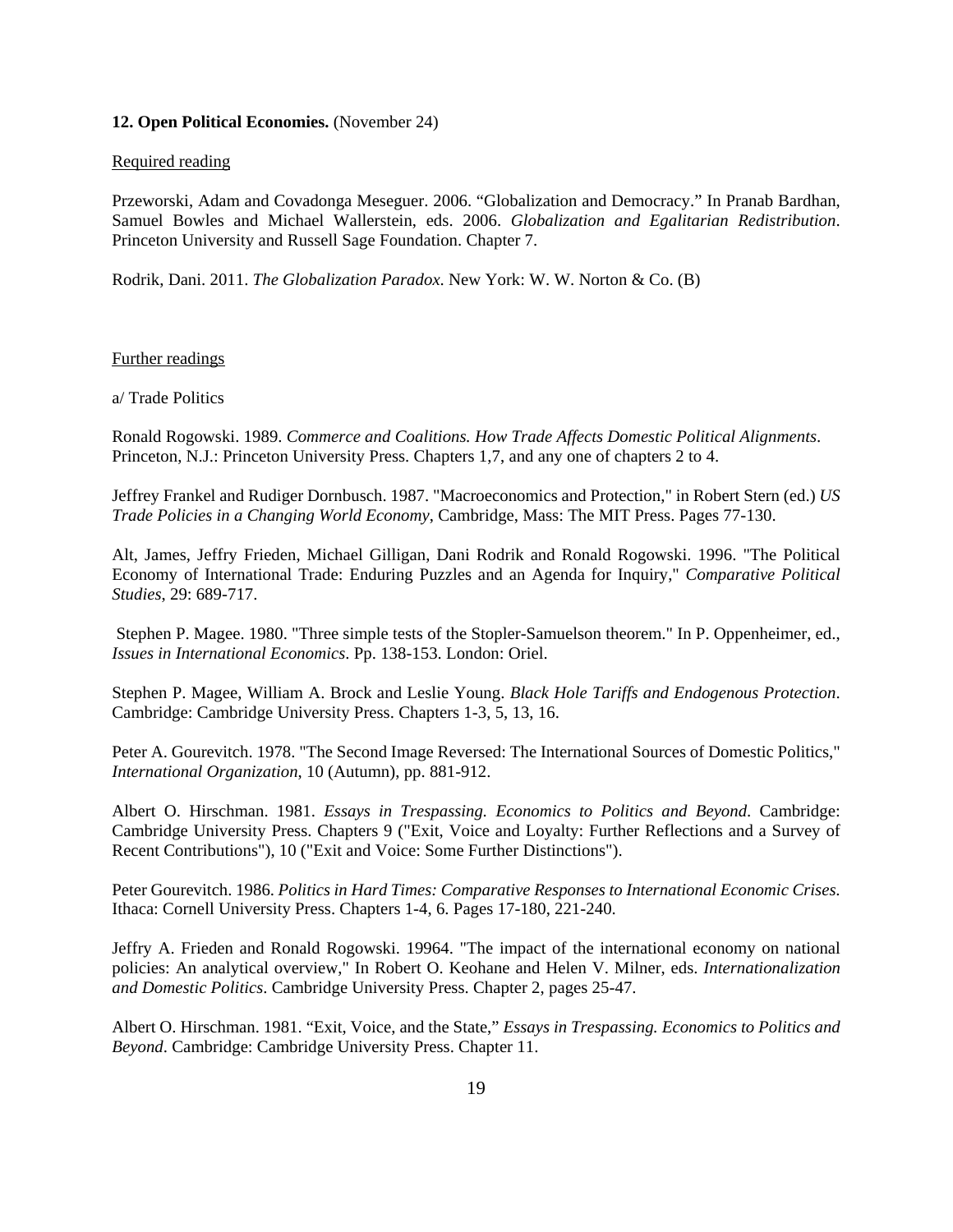Jeffrey G. Williamson. 1998. "Globalization and the labor market: using history to inform policy." In Philippe Aghion and Jeffrey G. Williamson. *Growth, Inequality and Globalization*. New York: Cambridge University Press. Pages 105-200. (B)

#### b/ Compensatory Politics

Boix, Carles. 2011. Redistribution Policies in a Globalized World. In Marion Jansen & Marc Bachetta, ed. *Making Globalization Socially Sustainable.* Geneva: WTO-ILO. Chapter 8.

Boix, Carles. 2006. "Between Protectionism and Compensation: The Political Economy of Trade." In Pranab Bardhan, Samuel Bowles and Michael Wallerstein, eds. *Globalization and Egalitarian Redistribution*. Princeton University and Russell Sage Foundation.

Rodrik, Dani. 1998. "Why Do Open Economies Have Bigger Governments?" *Journal of Political Economy* 106: 997-1032.

Romer, David. 1993. "Openness and Inflation: Theory and Evidence," *Quarterly Journal of Economics* 107: 869-904.

David R. Cameron. 1978. "The Expansion of the Public Economy: A Comparative Analysis," *American Political Science Review*, 72, pp. 1243-1261.

Alicia Adserà and Carles Boix . 2002. "Trade, Democracy and the Size of the Public Sector," *International Organization*.

Dani Rodrik. 199?. "What Does the Political Economy Literature on Trade Policy (Not) Tell Us That We Ought to Know," *Handbook of International Economics*, vol. III

Odd Aukrust. "Inflation in the Open Economy: A Norwegian Model," in L. Krause and W. Salant, eds., *Worldwide Inflation*. Washington, D.C.: Brookings. Pages 109-126, especially pages 113-117.

Wibbels, E. and Ahlquist, J. S. (2011), Development, Trade, and Social Insurance. *International Studies Quarterly*, 55: 125–149. doi: 10.1111/j.1468-2478.2010.00638.x

c/ Open Macroeconomics

Paul De Grauwe. 1997. *The Economics of Monetary Integration*. Chapters 1 to 3.

Hayek, Friedrich A. 1939. "The economic conditions of interstate federalism." *New Commonwealth Quarterly* 131. Reprinted F. von Hayek, 1948, Individualism and Economic Order, ch. 12.

Michael D. Bordo, Agnieszka Markiewicz, Lars Jonung. 2011. "A Fiscal Union for the Euro: Some Lessons from History," NBER Working Paper No. 17380.

Ruggie, John Gerard. 1982. "International Regimes, Transactions, and Change: Embedded Liberalism in the Postwar Economic Order." *International Organization* 36(2).